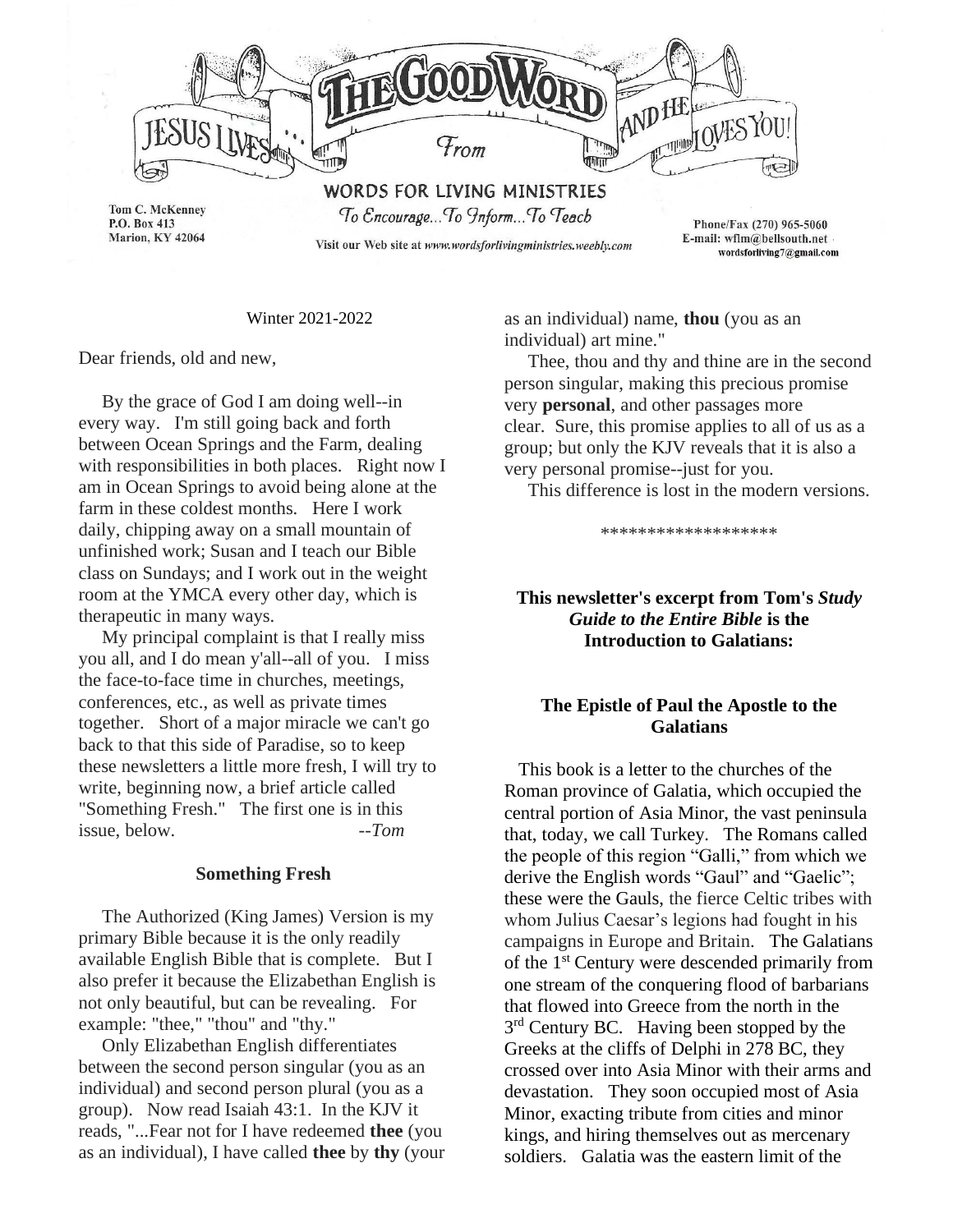conquests of the Gauls. Having little religion of their own, they readily adopted the superstitions and mythology of the Greeks.

 Under Augustus Caesar, the region became the Roman province of Galatia in 25 BC. About 48 AD, the apostle Paul took the Christian gospel there on his first missionary Journey; he also visited (and re-visited) the churches of Galatia on his two subsequent missionary journeys.

 The Book of Galatians has been called "the Magna Carta of Christian liberty," and the "Gibraltar of grace"; both names are justified.

 Unlike Paul's other letters to the churches he had founded, this epistle is strictly business; and it is extremely serious business in which he is engaging, because the concept of grace, the very foundation of the Gospel, was threatened in Galatia. This epistle contains no words of commendation, thanksgiving or praise; there is no request for prayer, and no one who was with him is mentioned by name. As Dr. J. Vernon McGee has expressed it, "This is [Paul's] fighting epistle--he has on his war paint."

 It has been observed that Romans was written from the mind of Paul, but Galatians was written from his heart; however, it might be more accurate to say that Galatians was written from his gut. When we read, "Oh, foolish Galatians, who hath bewitched you?" we can almost hear him crying out to them, with anguished voice and clenched fists.

 After a rather restrained, and business-like, salutation of five verses, he immediately gets down to business; like Mark's Gospel, we might say that the epistle to the Galatians "hits the ground running." He states, with great clarity and force, the **uniqueness** and **sufficiency** of the gospel of Jesus the Christ. In a stunning statement to the Galatian churches he warns them that adopting Old Covenant legalism will forfeit the benefits of the New Covenant. He cries out to them, "If ye be circumcised, Christ shall profit you nothing…Christ is become of no effect unto you…ye are fallen from grace!" What, we must ask ourselves, could possibly be more simple and more serious than this?

*NOTE: The Galatians Paul knew and ministered to were not all pure Gauls. They had undoubtedly brought with them Greek captives from their conquests in Greece, and intermarried with them; and, for this reason, some writers call* 

*the Galatians "Gallo-Grecians." Some of the original inhabitants (those inhabiting the area when the Gauls first arrived) no doubt also survived; but the people Paul knew and ministered to were primarily Gauls.*

 *Their descendants are the Turks of today and they have retained the warlike ferocity of their Gallic ancestors. During the Korean War they were feared by the Chinese and North Koreans, and were decidedly unfriendly to everyone else. They usually looked angry, and never smiled; just being around them made me uncomfortable, and they were on our side!* **A. Author.** Paul, the apostle to the gentiles, is the human author of Galatians; he says so, in 1:1 and 5:2. His authorship has been widely accepted from the beginning--since the mid-1st Century when the Church was very young (Paul and Peter were martyred under insane Nero, ca 63 AD), the time in which this epistle was written.

**B. Place and Date.** The Scriptures don't say where, or when, this letter was written, and opinions vary. It may have been written as early as 48 AD; however, the consensus opinion is that the letter was written from Ephesus ca 52 AD, "on the road," near the end of his  $3<sup>rd</sup>$  missionary journey.

**C. Occasion.** In response to the preaching and teaching of Paul, the Galatians had accepted the gospel enthusiastically, and the churches had grown rapidly. However, the Judaizers had come behind Paul and struck the Galatian churches. These were the Jewish Christians who followed Paul, telling the churches he had founded that, in order to be Christians, in addition to receiving the gospel of Jesus as Messiah, they must be circumcised and observe the Jewish law. Apparently, the Galatians had embraced this legalistic heresy with the same enthusiasm as when they had first heard the gospel and come to the Lord.

 This epistle is his attempt to correct the error that they had embraced.

 Since the letter is addressed to "the churches [plural] of Galatia" (verse 2), it was obviously intended to be circulated and read in all of the churches there. It was undoubtedly circulated and read also in churches that he had founded elsewhere; this was the custom of the day.

 And, after all, isn't that what we are doing right now?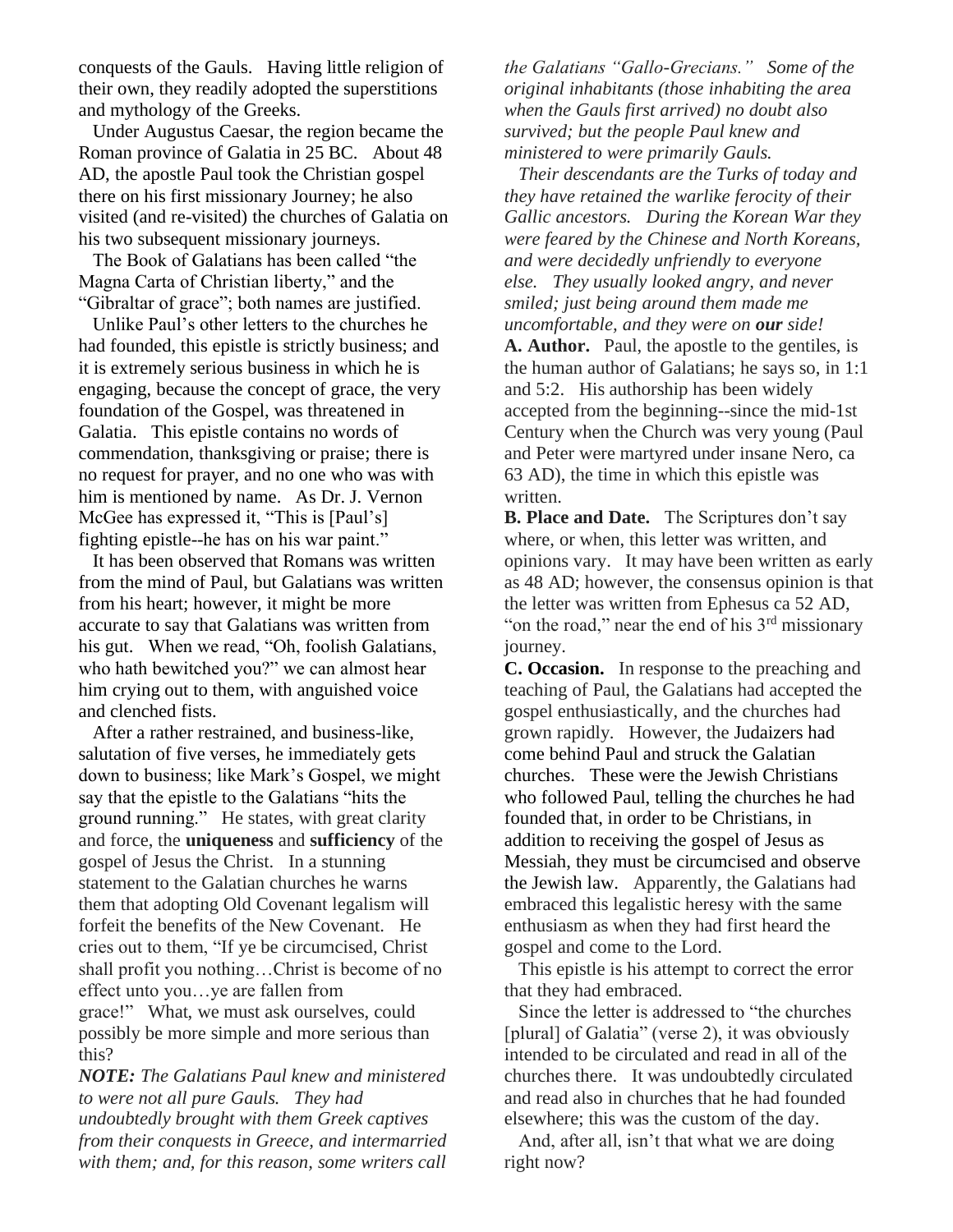**D. Theme.** The theme of Galatians is the uniqueness of Jesus and the absolute sufficiency of the gospel. There are other things--wonderful things--in this book, such as the importance of helping one another, and a warning about pride; but the uniqueness and sufficiency of the gospel of Jesus Christ is the central message.

\*\*\*\*\*\*\*\*\*\*\*\*\*\*\*\*\*\*\*

# **Food for Thought—The Stalking Lion and Elijah's Despair**

 The scripture tells us that our enemy is like a lion seeking and stalking prey to devour. He doesn't want to just hinder us a little; he wants to destroy us. Lions tend to avoid large, difficult prey like elephants or giraffes; they prefer smaller, weaker prey. Lions also lurk in tall grasses or other cover in order to stay hidden and undetected by their prey until they are very close, within striking range. That is what the enemy of our souls is like as well. He hunts us cleverly and stealthily within and through our thought lives. He speaks lies to us that we often believe, and he is also good at disguising those lies as our own thoughts. Either way—whether an untrue thought starts directly from our own stupidity and selfishness or whether it starts out as Satan impersonating our own inner voice—a stream of untrue ideas will flow through our thoughts on any given day. Satan uses them to stealthily position himself for attack. Untrue thoughts are like the tall grasses and brush he uses to get close to us. Therefore, we should remember this warning: **Don't believe everything you think**. Many of the thoughts that pass through our head are just not true and can prove disastrous sooner or later.

 You may remember that Elijah, after the incredible, miraculous triumph in the contest against the priests of Baal, Jezebel sends him a message saying she is going to kill him. After what he's just experienced, it would make sense for him to say, "Who cares! I'm not too worried about her! My God can send fire from heaven if need be." But that is not his response. Despite the miracle that just took place in the eyes of a zillion people, Elijah goes into a spiral of

despair, and he crashes. When God eventually asks him what's going on, Elijah says he is the only one left who is a follower of God, that he is completely alone, and that Jezebel is going to kill him. God says, no, you aren't the last one, the only one; there are 7,000 people, God says, in the northern kingdom who have not bowed the knee to Baal (and this doesn't even count all the ones in Judah and elsewhere). Because Elijah felt alone, he believed that he was alone. Our emotions often make us think a thought is true when it is way off the mark in terms of accuracy. Elijah's thought error is a really good reminder of something important; **we can go into despair based on zero truth**. Even if Elijah had been the only God-follower on the planet, it would not have been a good reason for despair, but what he was thinking—that he was the only one left following God--wasn't even remotely true. The thought that sent him into despair was not even correct.

 Elijah's story also is a good reminder that feeling alone is almost never a good thing; it was very much a part of Elijah's collapse. The enemy likes to get us to feel alone even if we are not (and likes to get us to become alone, if he can). When we check our thought life, if we notice that we're having quite a few thoughts telling us we're alone, we should be suspicious of those thoughts. Very often we are not alone, and we certainly don't have to stay that way if we are. If the feelings of isolation make us feel like not even trying to find or renew friendships or fellowship, then those thoughts are definitely the work of the enemy, and we should respond accordingly. The lies of Satan—whether lies of condemnation or lies convincing us we're alone—tend to bring about paralysis. Miserable paralysis is a like a calling card of our enemy's handiwork. Conviction from God leads to action in a good direction. Lies from Satan lead to paralysis.

 Why did Elijah despair and fear? He'd seen many miracles, not just the fire from heaven. He'd seen the prophesied drought of 3 years, he'd been brought food by ravens (that's not normal), he'd seen a widow's oil and flour be daily miraculously multiplied, and he'd seen God bring the widow's son back to life. So, what happened to Elijah to bring him suddenly so low? I am guessing that he just simply had an unmet expectation. He probably expected Jezebel to